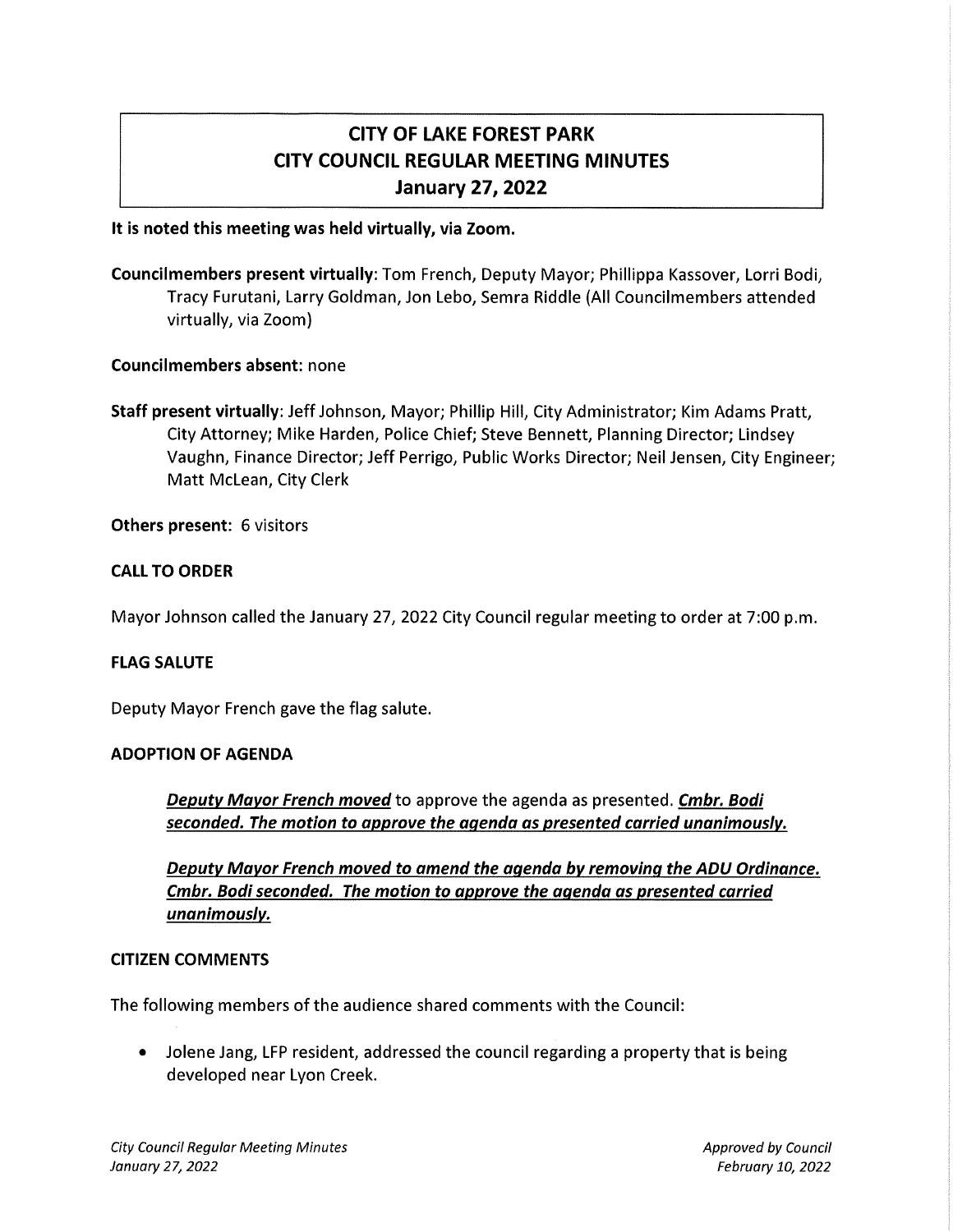- Mike Dee, LFP resident, addressed the Council regarding the use of the ARPA funds and the need for public input.
- Matty Larson, LFP resident, addressed the Council regarding the same property that is being developed near Lyon Creek.

# **CONSENT CALENDAR**

# **Deputy Mayor French moved** to approve the Consent Agenda as presented.

- 1. January 13, 2022 City Council Work Session Minutes
- 2. January 13, 2022 City Council Regular Meeting Minutes
- 3. Approval of City Expenditures for the Period Ending December 31, 2021 (prepaid), covering Claims Fund Check Nos. 83133 through 83212, in the amount of \$790,318.81; additional approved ACH transactions are Elevon, \$543.33; Invoice Cloud, \$1,612.85; total approved Claims Fund transactions, \$792,474.99
- 4. Approval of City Expenditures for the Period Ending January 27, 2022, covering Claims Fund Check Nos. 83213 through 83253, in the amount of \$458,766.25; additional approved ACH transactions Washington State Excise Tax, \$2,339.19; Wex Bank, \$50.00; total approved Claims Fund transactions, \$461,155.44
- 5. Approval of City Expenditures for the Period Ending December 31, 2021 (prepaid)

# **Cmbr. Furutani seconded. The motion to approve the Consent Calendar as presented carried unanimously.**

# **EXECUTIVE SESSION - Pending/Potential Litigation, per RCW 42.30.110(1)(i)**

The Council went into Executive Session at 7:15 p.m. for approximately 30 minutes to consider pending/potential litigation, per RCW 42.30.110(1)(i). Mayor Johnson stated action may be taken following the Executive Session.

The Council returned from Executive Session at 7:47 p.m. No further discussion was held.

# **RESOLUTION 1834/ Authorizing the Mayor to Sign American Rescue Plan Act (ARPA} Grant Agreements with Hopelink, North Helpline, Center for Human Services, Shoreline-Lake Forest Park Senior Center, and Dale Turner YMCA**

City Administrator Hill presented the item and responded to questions.

**Cmbr. Riddle moved** to approve Resolution 1834/Authorizing the Mayor to Sign American Rescue Plan Act (ARPA) Grant Agreements with Hopelink, North Helpline, Center for Human Services, Shoreline-Lake Forest Park Senior Center, and Dale Turner YMCA. **Cmbr. Kassover seconded. The motion to approve Resolution 1834 as presented carried unanimously.**